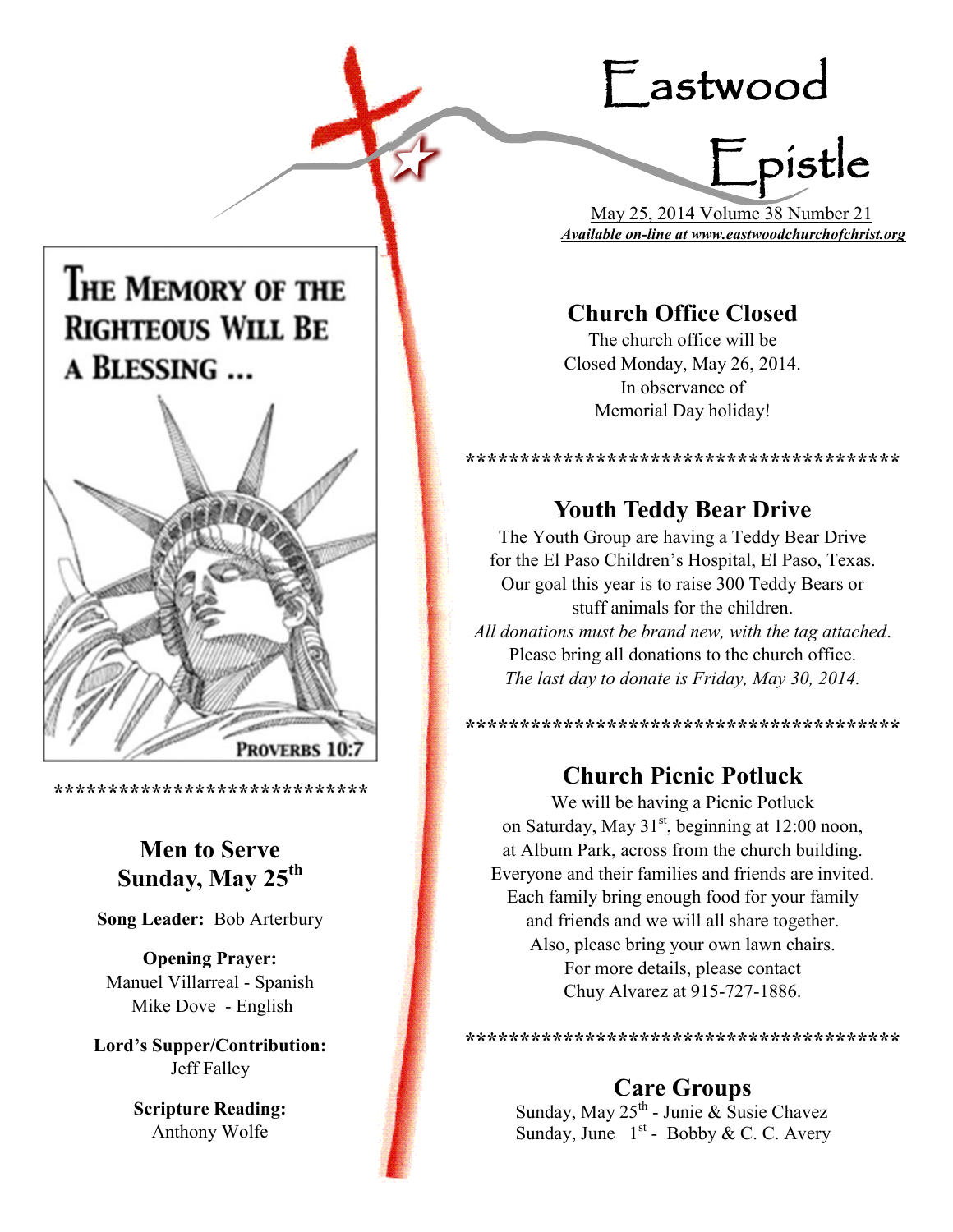*Together*

Prayer is important to every child of God. We are told by Paul in 1Thes 5:17 that we should pray continually or without ceasing. We need to know the importance and purpose of prayer.

Jesus gave a Model for prayer in Matt 6:9ff. It was not intended to be repeated mechanically. It points us in the direction that our prayers should follow. Observe the purpose of prayer is not to convince God to inundate us with goodies. Rather, it is to seek the will of God. When we pray repeatedly and passionately for the Will of God to be done on this earth, we find that we are giving our energy, time and resources to that cause also.

YOUR WILL BE DONE, is our prayer, pledge and passion. Accept the will of God in our lives and our lives will have purpose and focus.

Selfishness has a role because when we have made God's will, our will, we want it to happen. And when it does happens we are happy.

Personal selfishness rather than God's will, makes us power hungry, greedy and destructive to the kingdom

In view of Jesus' death and resurrection followed by the Great Commission, what is the Will of God for El Paso and Eastwood? Pray for God's Will to be done in our lives and our community. Pray with conviction and passion. Pray until our will is the same as God's Will. Don't pray in the way James 4:3 describes, only for ourselves. Put the kingdom of Christ first in prayer (Mt 6:33) and not just something we have to get through before we start our asking.

God wants us to be happy in this world and the next, the best happiness is found in His Will.

*Charles M Clodfelter*

*Sunday Guests who registered - 3 Did you speak with them?*

**www.eastwoodchurchofchrist.org**

| <b>Schedule of Services</b> |                                                                 |                    |  |
|-----------------------------|-----------------------------------------------------------------|--------------------|--|
| Sunday                      | Tuesday                                                         | Wednesdav          |  |
| Bible Class - 9:00 A.M.     | Ladies Bible Class                                              | <b>Bible Study</b> |  |
| Worship - 10:00 A.M.        | $10:00$ A.M.                                                    | 7:00 P. M.         |  |
|                             | <b>Area TV Programs</b>                                         |                    |  |
|                             | Fridays: 7:00 P.M. Channel #38 (Cable Channel #16)              |                    |  |
|                             | Sundays: 5:00 A.M. Inspiration Channel (Channel #364 Direct TV) |                    |  |

## **Thank You**

Dear Brethren.

Children come to us having gone through many hard times. Many have been torn apart as a result of a broken family relationship. Yet, all come with hungry tummies. Food is a constant need we face on a daily basis. We realize you cannot teach a hungry child and for that reason, food is a daily necessity. We want to say a huge thank you for helping us take care of their needs. We have about 75 in our care at this time as always, mealtimes are a special time to share the love of Christ with the children. Knowing we have partners like you, makes our job easier. Jesus knew how to take care of the immediate, but He also knew the importance of preparing the soul for its' eternity. You help us prepare the way for our children to learn of HIM, and for that we are most thankful. Our prayer is the Lord will bless you as much as we have been blessed by your generosity.

> We are Serving the Master Together, Thom Moore, Director of Church Relations, New Mexico Christian Children's Home, Portales, NM

#### \*\*\*\*\*\*\*\*\*\*\*\*\*\*\*\*

Dear Eastwood,

I want to thank the Tuesday Morning Ladies Bible Class for all the cards and prayers! Also, thank you, to all the members of Eastwood church for your prayers! My surgery went well and I am home recuperating. Lisa Nevarez Andrade (Yoly Hernandez' niece)

## **Christian Schools of El Paso Fundraiser**

CSEP is hosting an Enchilada Plate Fundraiser at the Lunch Box Restaurant, 3623 Buckner location from *May 19<sup>th</sup>* -  $22^{nd}$ , dine-in or carry-out. Tickets can be purchased from any CSEP staff member. For more details, please call CSEP at 593-5011.

> **Sunday, May 25, 2014 Speaker** - Charles Clodfelter **Sermon Topic** - *Memorial for Jesus Christ*  **Scripture:** 1 Corinthians 11:23 - 30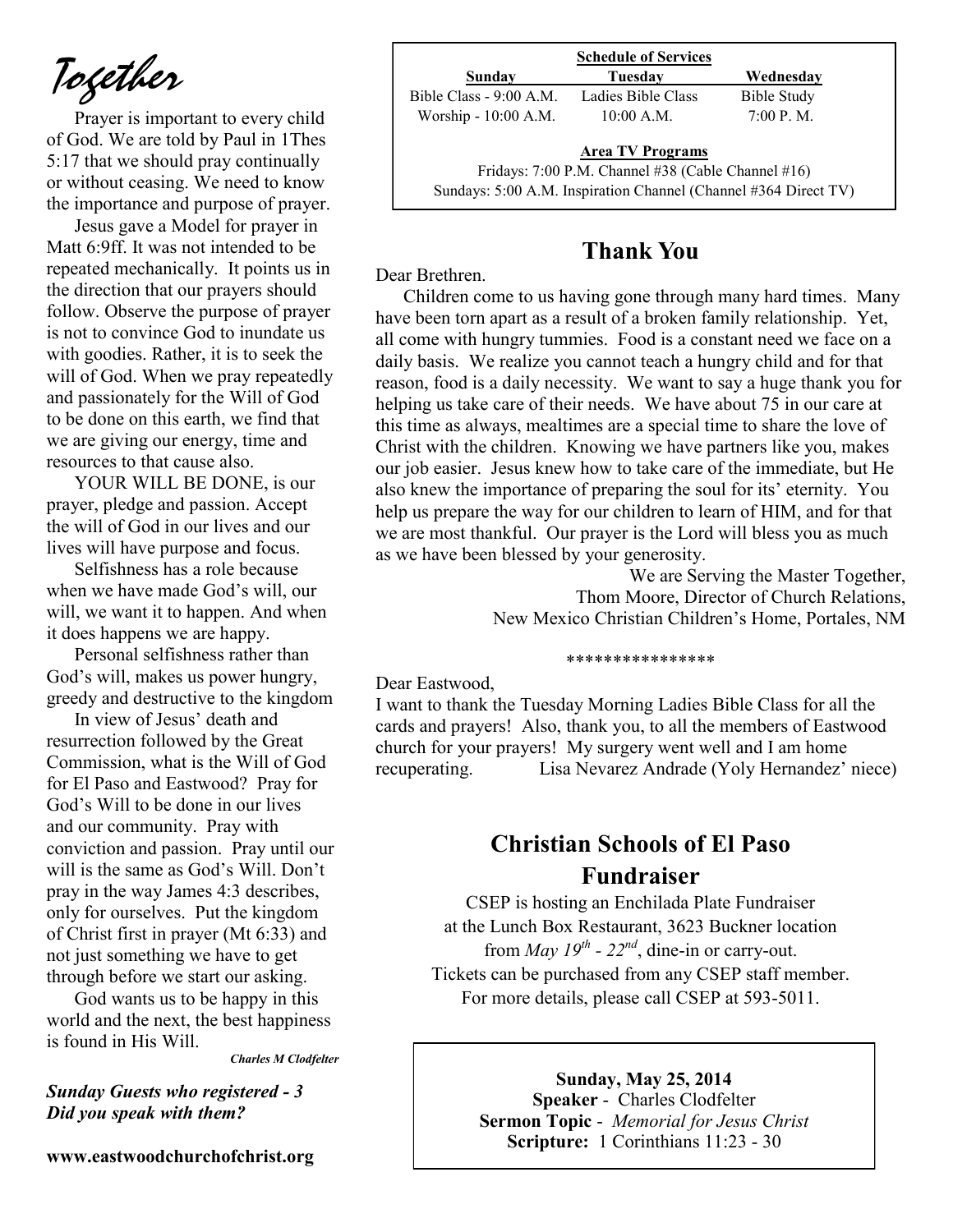

can already tell it's going to be a very busy summer. Of all that can be done we must be wise in selecting what is going to build us up and what is solary to benefit Eastwood.

Just a reminder because I've hit on this too long. Remember that whatever we plan out at anytime we should always plan it out with evangelism in mind. Our next activity is a picnic at Album Park. It is really a friend's day

at the park on Saturday, May  $31<sup>st</sup>$ . So, start making plans to be here and think on who will be your guests.

On July  $7^{\text{th}}$ ,  $8^{\text{th}}$ , and  $9^{\text{th}}$ , we'll be sponsoring a VBS in Chihuahua, Mexico. If you are wanting to be a part of the team, please let me know. Evangelism is definitely in the plans.

Here is another idea, I know some of my brothers would love to do missionary work, but are still nervous about Mexico. If that's you, listen up, we'll be in need of a teacher for 6-9 year olds at the Northside Church. Yes, it is a mission work, and you get to come home every time. Pretty good deal don't you think? Would love to have you on the team. Give me a call. Paul

 $\mathcal{L}_\mathcal{L} = \{ \mathcal{L}_\mathcal{L} = \{ \mathcal{L}_\mathcal{L} = \{ \mathcal{L}_\mathcal{L} = \{ \mathcal{L}_\mathcal{L} = \{ \mathcal{L}_\mathcal{L} = \{ \mathcal{L}_\mathcal{L} = \{ \mathcal{L}_\mathcal{L} = \{ \mathcal{L}_\mathcal{L} = \{ \mathcal{L}_\mathcal{L} = \{ \mathcal{L}_\mathcal{L} = \{ \mathcal{L}_\mathcal{L} = \{ \mathcal{L}_\mathcal{L} = \{ \mathcal{L}_\mathcal{L} = \{ \mathcal{L}_\mathcal{$ 





May 26 - Virginia Honea May 26 - Anton Granado May 27 - Richard Sanchez, Sr. May 30 - Joseph Shepherd, Jr.



### FOR SENIOR ADULTS

A Christian Retreat for Senior Adults "*His Grace Reaches Me*" June  $2^{nd}$  to June  $6^{th}$ , 2014 Lubbock Christian University is hosting this fellowship encounter. Join other Christian senior adults from all over the country to share wonderful moments of fun and fellowship. Registration includes 11 meals, snacks, IMPACT t-shirt and entertainment events. Additional information and registration forms are posted on the bulletin at the back of the auditorium.



## **Youth Summer Camp**

We will be taking the church van for ages 8-14 for session 4 (July 13-19) and for ages 13-28 for session  $5$  (July 20-26).



For more details, contact Andrew at 588-8524.